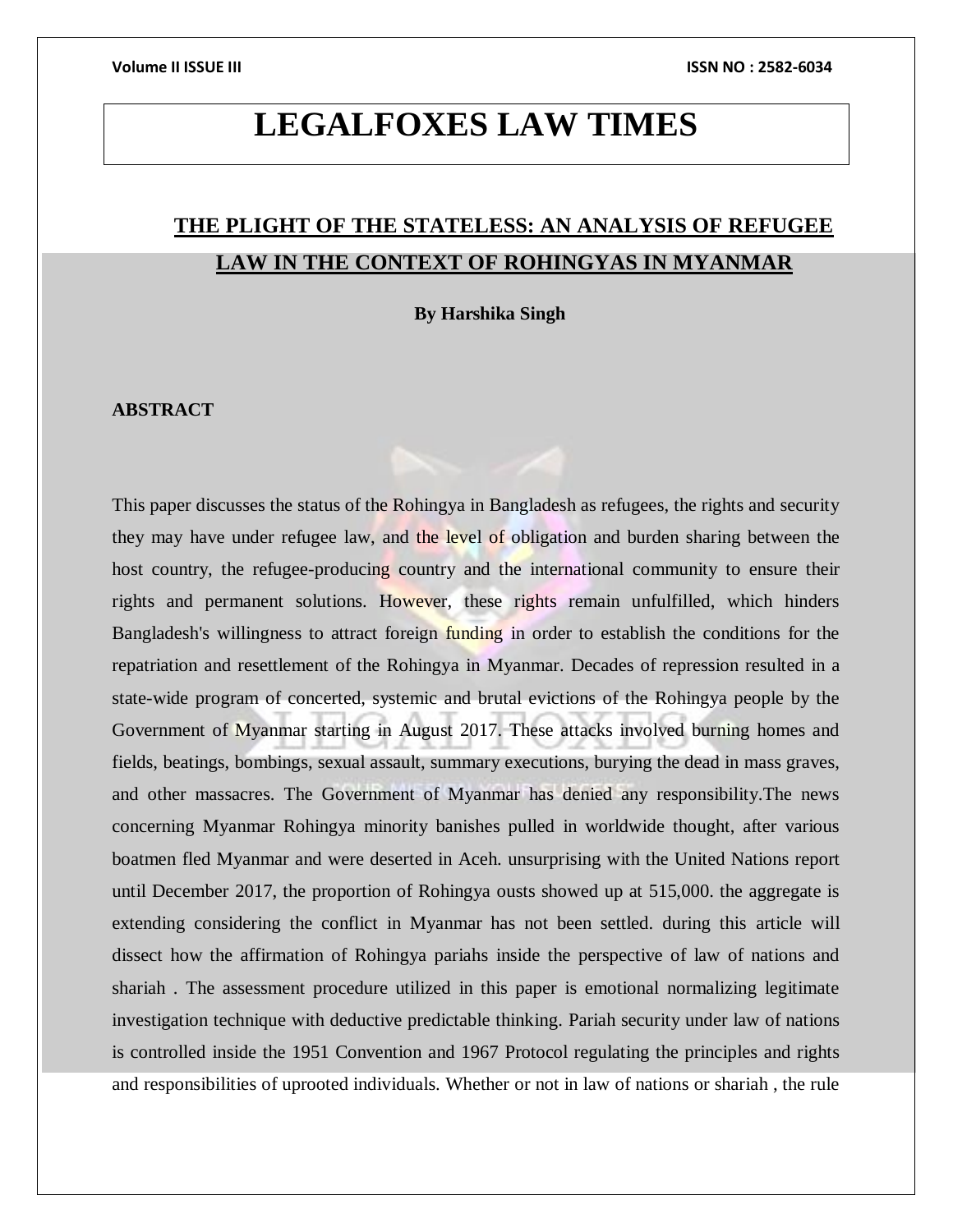applied to dislodged individuals may be a non-refoulment standard. it's communicates that the state shouldn't eliminate cover searchers or untouchables entering the space. This standard has become a world standard law so it ought to be executed by all countries.

**Keywords- Rohingya, Refugees, International Law, Islamic Law**

### **INTRODUCTION**

For decades, Rohingya, an ethnic Muslim minority group, has faced institutionalized discrimination, such as exclusionary citizenship rules, in Myanmar, a predominantly Buddhist region. In 2017, the Government of Myanmar launched a military operation that caused seven hundred thousand Rohingya to leave. Various discussions that happen in the United Nations that really search for less troublesome ways to deal with watch and help these particularly powerless social affairs (Santoso, 2014: 4). collection of individuals calling for ensured extended investment and coordination between the establishments of the provider of help, others feature openings in worldwide rules and tendency forward the quality in this field further. At any rate everyone agrees that this issue may include multidimensional and all around the globe. Thus any strategy and thusly the leave plan should be done broadly and explain all pieces of the issue of the explanations behind mass flight to a response depicting the prerequisite for dealing with the matter of evacuees range from a State the emergency until their getting back (Havid, 2004: 88). As of now, dislodged individual confirmation is so far a clarification behind the presence of the United Nations of High Commission for Refugees (UNHCR). UNHCR had a commitment to bringing to the table protection to evacuees (Betts, 2010: 210). Taking into account Global Trends 2011 report imparted by UNHCR on June 18, 2012, exhibited 3.5 million people removed from their homes yet stay inside the country. Specialists of UNHCR, Antonio Guterres said the world body was grateful for the Systeme International d'Unites that makes sure about outcasts served well and poultice-line stays open. According to the United Nations , before the completion of 2011, there is 47.5 million as evacuees, ousted individuals or asylum searchers.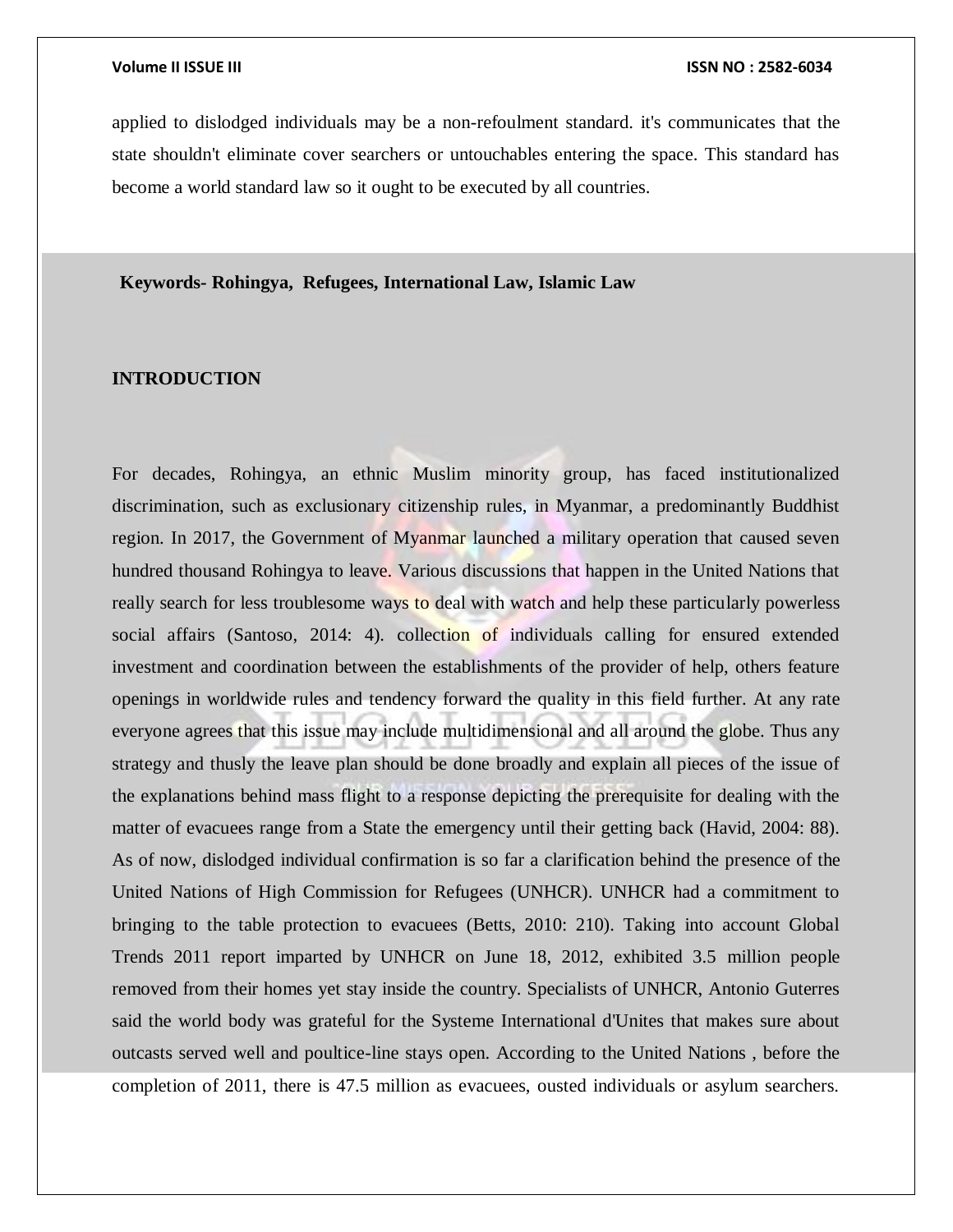Afghanistan is the greatest producer of outsiders that is 2.7 million, followed by Iraq, Somalia, Sudan and Congo (Syahrin, 2015: 14). In General, the takeoff was done due to the camouflage of the advantages of outcasts in their countries. all around , they're moreover endeavoring to find land or various countries as his new home which is obviously far from the Suppression of normal opportunities. Search new country by evacuees honestly should be seen as a basic right (Syahrin, 2016: 7). An evacuee may be a one that needed to sever coordinates with his nearby country in view of fear based and experiencing misuse (abuse). The fear that this is what perceives based uprooted individual with various types of voyagers, any measuring things , and besides of others who are requiring magnanimous assistance. Outcasts can't rely upon the protection of the country that is attested to offer security to them, by then to respond to the hopeless condition looked by evacuees, remarkable arranging ought to be made by the overall neighborhood. Every country has a general commitment to give overall protection as a danger which relies upon law of nations , including worldwide basic freedoms law and overall custom law (Kusumaatmadja, 2013: 76). So the countries that transformed into the individuals from the Convention of 1951 on the Status of Refugees and furthermore 1967 Protocol have responsibilities as communicated inside the legal devices that are set inside the 1951 (Syahrin, 2015: 20). Before long, various countries which by then handle the uprooted individuals are not according to overall rules that were by then obliged in the Convention of 1951 and the 1967 Protocol even dismissal the standard concerning the refusal of discharge or return (non-refoulement) who has become a world customs law. Related to the protection of outside nationals particularly the evacuees, despite coordinated in law of nations , shariah has for quite a while been set concerning the security of regular freedoms. shariah is affecting the worldwide outcast law setting. Islamic law is accessible to develop the guidelines of humankind, for instance, brotherhood, value and obstruction

The permitting of help, confirmations of security and protection to those up the creek without a paddle, until to the enemy in any case, is the good exercises of Islamic resolution, which went before this birth combination present day worldwide genuine instruments on essential freedoms and evacuees, which oversees, notwithstanding different things, the advantage of sanctuary and expulsion restriction on dislodged individuals. It's beat solicitation to screen the prosperity of the soul of the individual concerned and keeps it from mistreatment or murder (Abu Wafa', 2011: 10) shariah set up in Article 12 of the Charter of the Universal Declaration of Human Rights dependable with Islam which States. The target country is carried out to supply asylum to such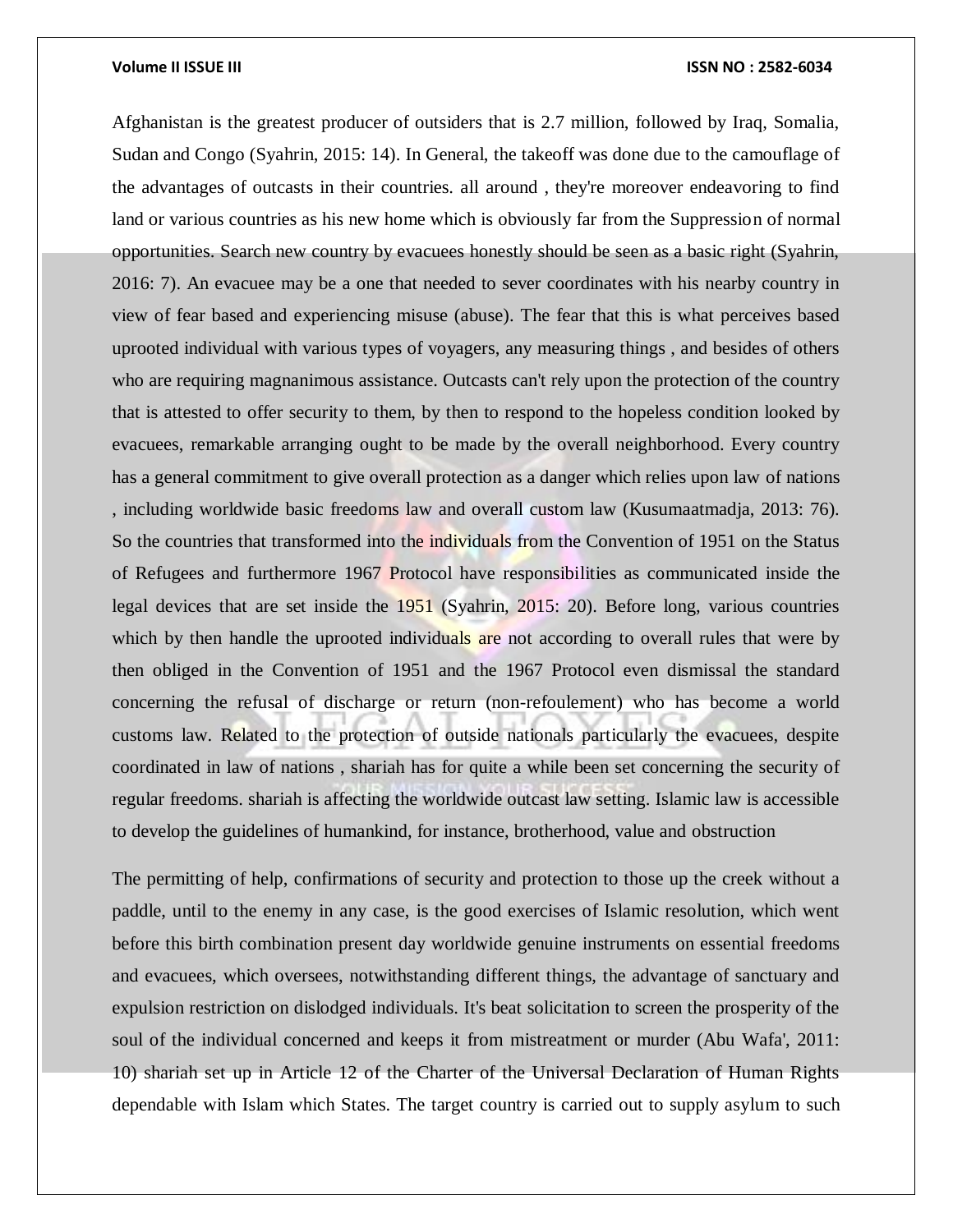individuals all together that he got a security unique case breakout driven by reasons and exercises that are seen by the Islamic law as a criminal offense . maintained reports from UNHCR, communicated that at the most noteworthy purpose of the year 2015 the proportion of individuals who take the action needed to reach

65.3 million people, while in prior years the amount of records as much as 59.5 million people. This is the initial gone through 60 million cutoff outperformed. There are a couple of countries that are more observable, for instance Syria with 4.9 million, with 2.7 million, Afghanistan and Somalia with 1.1 million, the three countries together spoke to most of the outcasts under UNHCR's order all through the planet . The vast majority of outcasts are as of now overpowered by muslim countries. besides furthermore occurs in Bangladesh and Myanmar. In any case, sadly, the spirit of boundless fundamental freedoms security is apparently not his full are routinely feel by the muslims inside the world, one among them is from the country of Rohingya asylum searchers Myanmar. Addressing minority Rohingya evacuee related groups of Myanmar to invite the thought of the worldwide neighborhood, many boat people getting away from Myanmar and deserted in Aceh. They reveal the maltreatment got during your visit in Thailand. At the start of January 2009, the Navy of Thailand Rohingya boat people has caught in the waters of the Andaman and thereafter compelled around 1000 boat people back out to the sea in boats without engines and without arrangements of water and food good (Rismayanti, 2009: 16). The Muslim Rohingya is ethnic muslim who possess the country of Burma (Myanmar). Despite the Rohingya Muslims, there are up 'til now another muslim ethnos living in Myanmar. It was disastrous for muslim Rohingya were never associated with the once-over of 137 ethnic saw by the Government of Myanmar. The nonattendance of this affirmation provoked their haven't citizenship. The condition isn't clear honestly making the govt of Myanmar Rohingya Muslims are managed insensitively. Most of the Rohingya Muslims get the experience of the junta of Myanmar, even some of them have become losses of illicit misuse. Measuring the test they get in the country of first experience with the world, convincing the muslim Rohingya to return out of Myanmar and live as boat people (Allain, 2002: 538). Notice the authentic events, by then this substance is expected to clarify about setting protection from outsiders consistent with overall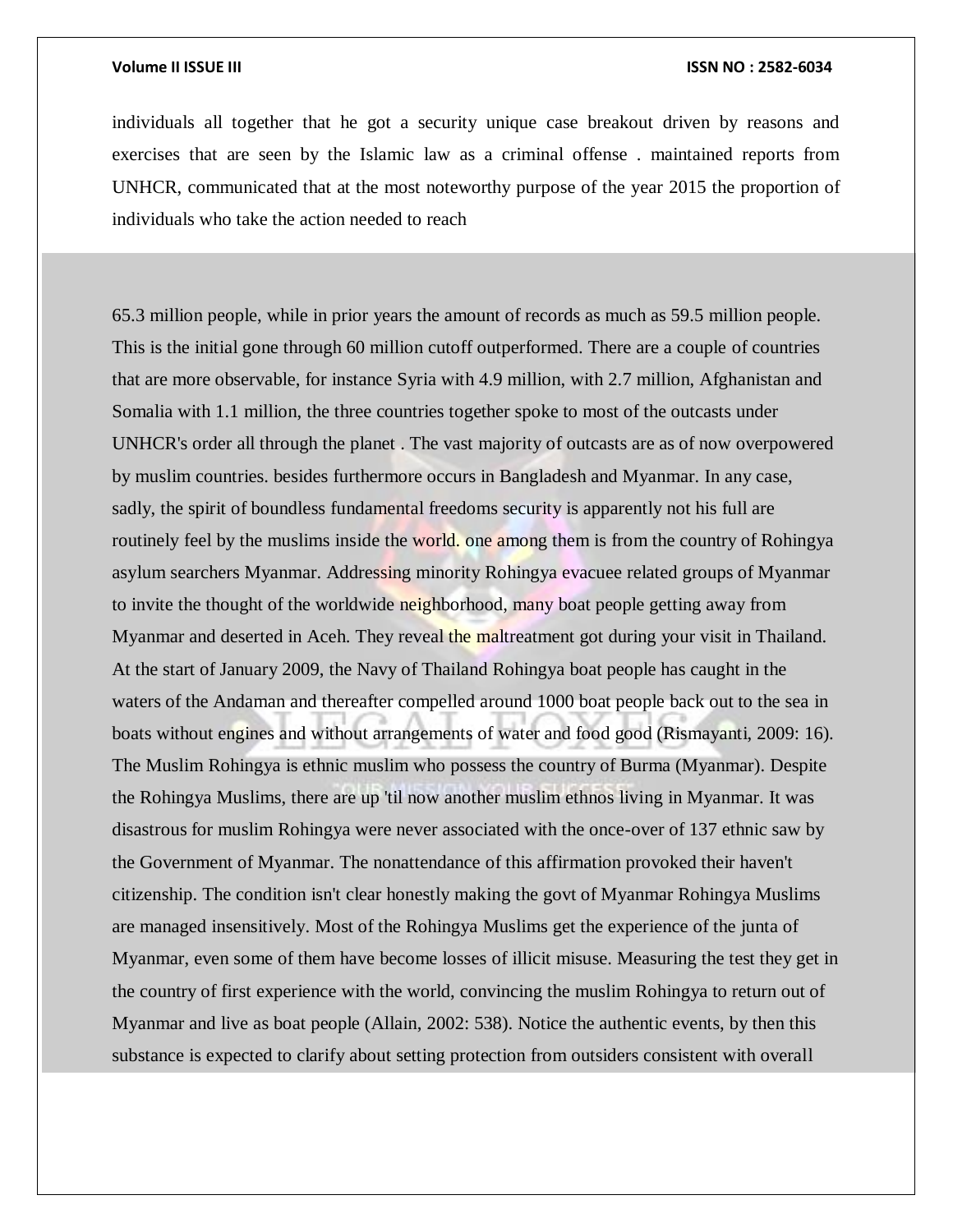law and shariah similarly as such an affirmation against the Rohingya boat people as shown by law worldwide and shariah.

### **Crisis of the Rohingya refugee**

Almost 1 million Rohingya have moved to Bangladesh and live as refugees in overcrowded camps in areas that are vulnerable to regular natural disasters. All of them are unable to heal from stressful events and satisfy basic needs. The Rohingya refugee crisis is exacerbated by the Rohingya people who have long been met by abuse and persecution in Myanmar. Armed violence erupted in Rakhine State in August 2017, forcing Rohingya to flee to neighboring Bangladesh. UN Secretary-General António Guterres described the crisis as "the fastest-growing refugee emergency in the world and the humanitarian and human rights nightmare in September of that year. Rohingya refugees are living in rudimentary circumstances after escaping persecution in Myanmar. With 40,000 inhabitants per square kilometer, the camps are one of the most populated locations in the country. Five or more family members live in small, 10-by-16 foot shelters with just one bed. A single outdoor latrine is used by up to 20 individuals. Acute watery diarrhea is another frequent condition. It is extremely harmful in tandem with pervasive hunger. The World Food Program supplies all the food supplied by its partners, including World Vision. Refugees receive monthly food rations, including rice, lentils and gasoline. While the rations are nutritious, it is painful to consume the same meal day after day. Approximately half of the refugee population already earns e-voucher cards to purchase meat and fresh produce from World Food Program shops, but nutritional variety and healthy meals remain a problem. Rohingya still suffers from psychosocial tension rendered worse by overcrowded circumstances. Rohingya is a religiously conservative culture. Women and teenage girls are supposed to sit at home and be homemakers, not breadwinners. They lack influence of household finances and are vulnerable to abuse, domestic violence, child marriage, slavery and trafficking.

**What was the international reaction to this?**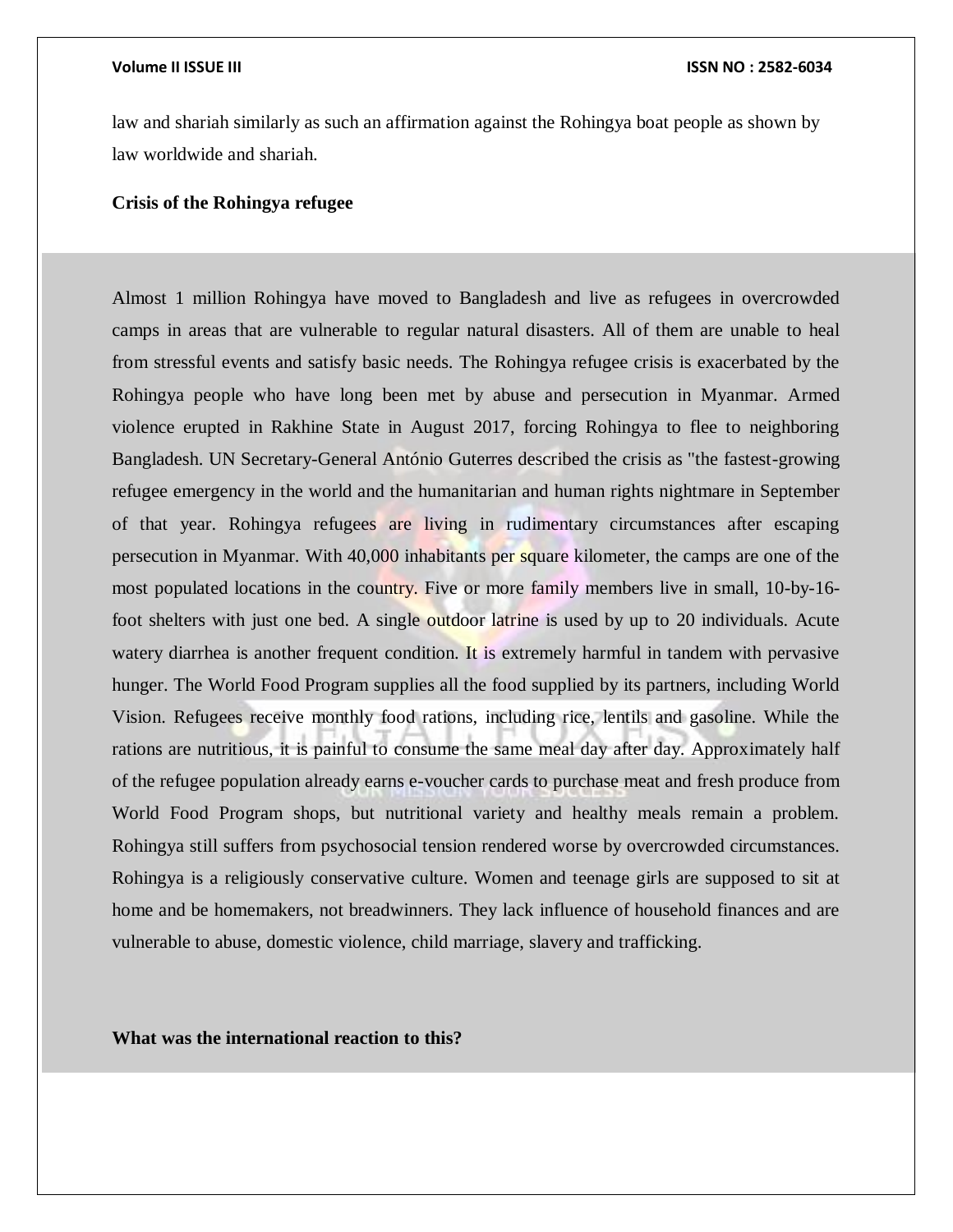l

#### **Volume II ISSUE III ISSN NO : 2582-6034**

A study released by UN investigators in August 2018 accused the Myanmar Army of carrying out mass executions and "genocidal intent" rapes.

The ICJ lawsuit, brought by the tiny Muslim-majority country of Gambia, West Africa, on behalf of scores of other Muslim nations, called for emergency action to be taken against the Myanmar Army, known as Tatmadaw, before a fuller inquiry could be conducted. Aung San Suu Kyi denied the accusation of genocide when she appeared before the court in December 2019.

The body authorised a thorough investigation of the Rohingya case in Myanmar in November. While Myanmar itself is not a member of the court, the ICC held that it had jurisdiction in the case because Bangladesh, where the victims had fled to, was a member.<sup>1</sup>

### **Legal Protection of Rohingya Refugees**

- Article 145A of the Constitution of Bangladesh requires that treaties with foreign countries shall be forwarded to the President, who shall put them before the Parliament.
- Some of the non-applicable provisions of the Bangladesh Constitution in Part II apply to all within its borders, including refugees—the right to security of the law (Article31), the protection of arrest and imprisonment (Article33) and the prohibition of forced labour (Article 34).
- Following a request from Aung San Suu Kyi, the Kofi Annan Foundation and the Office of the State Counsellor formed the Rakhine State Advisory Commission in September 2016. The recommendations of the Commission, published in 2017, based, inter alia, on the verification of citizenship and documents, the condition of the IDPs and the freedom of movement that affected the Rakhine community.

<sup>1</sup>Myanmar Rohingya: What you need to know about the crisis. (2021). Retrieved 1 February 2021, from https://www.bbc.com/news/world-asia-41566561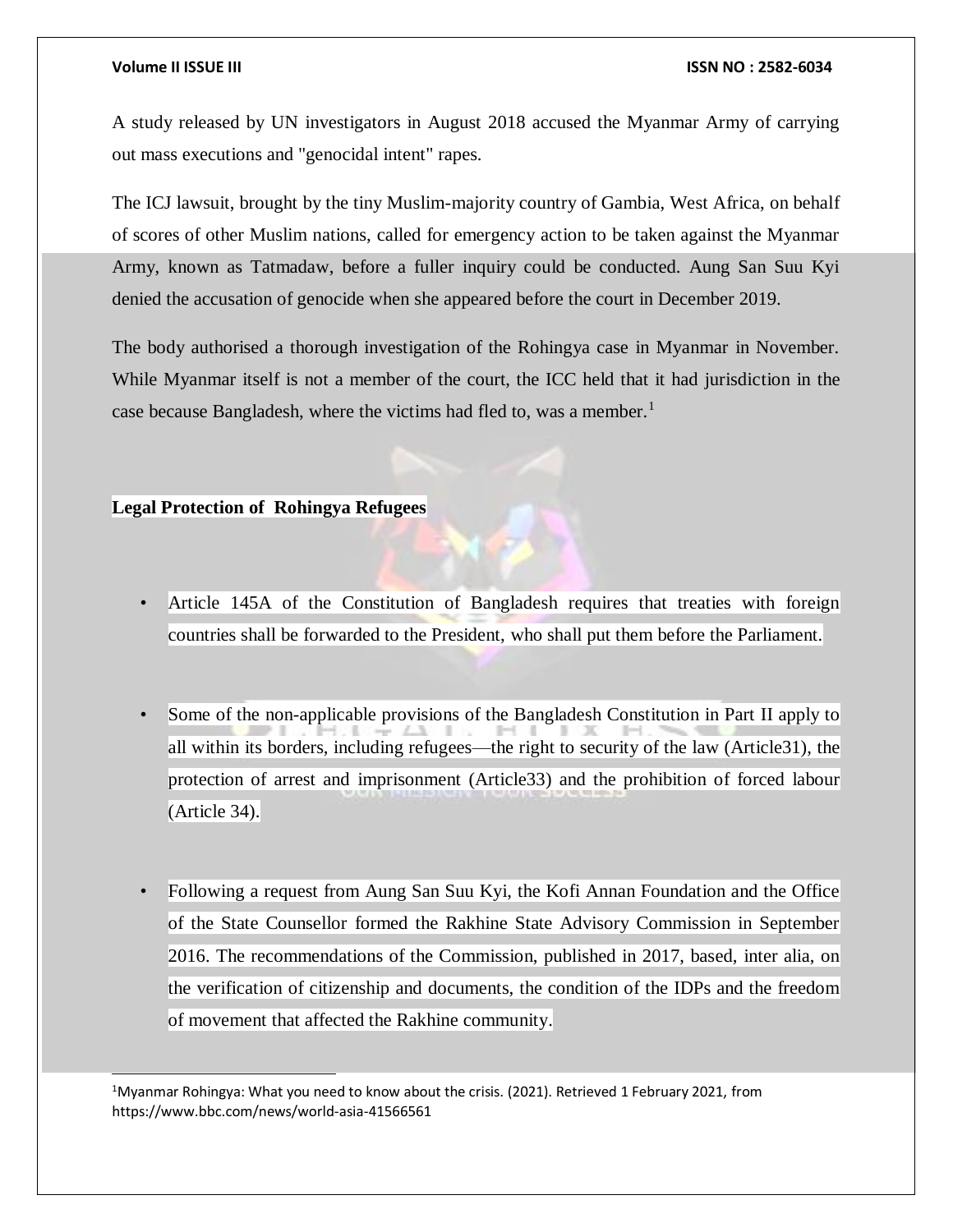- Bangladesh is a member of the ExCom for the term October 2019 to October 2020.
- Mass Influx is not specified in the Convention, although the EU Directives on temporary security referred to in Article 2(d) describe it as the sudden entry of displaced persons from a particular geographical area.

The Government of Bangladesh has demonstrated great regard for the policy of non-refoulement since the ongoing Rohingya crisis started in late 2017. At a time when many other countries are constructing fences, driving asylum seekers back to borders and deporting people without taking proper account of their security claims, Bangladesh has effectively complied with its customary foreign law duty to keep the border open while several hundred thousand Rohingya refugees have crossed the border without inspection for a brief period of time.Since the beginning of 2018 until the end of June 2018, the government has continued to accept another  $11,432$ . Moreover, the UNHCR has not reported a single case of refoulement during this crisis, and none of the refugees interviewed by Human Rights Watch said they felt under any pressure to repatriate.

# Without a recognised legal status, Rohingya refugees are on a shaky legal basis under domestic law in Bangladesh. Without refugee status, freedom of travel, access to public facilities such as education and health care and access to livelihoods will be refused, leaving them vulnerable to detention and exploitation.However, Bangladesh is a party to major international human rights conventions, in particular the International Covenant on Civil and Political Rights, the International Covenant on Economic, Social and Cultural Rights and the Convention on the

Rights of children.<sup>3</sup>

 $\overline{a}$ 

<sup>&</sup>lt;sup>2</sup>Stephanie Nebehay, "Rohingya still fleeing violence, persecution in Myanmar - U.N. rights boss," Reuters, July 4, 2018, https://uk.reuters.com/article/uk-myanmar-rohingya-un/rohingya-continue-to-flee-violence-persecution-inmyanmar-u-n-rights-boss-idUKKBN1JU1U2

<sup>&</sup>lt;sup>3</sup>See, for example, UN Human Rights Committee, General Comment No. 15, The Position of Aliens Under the Covenant, April 11, 1986, http://www.refworld.org/docid/45139acfc.html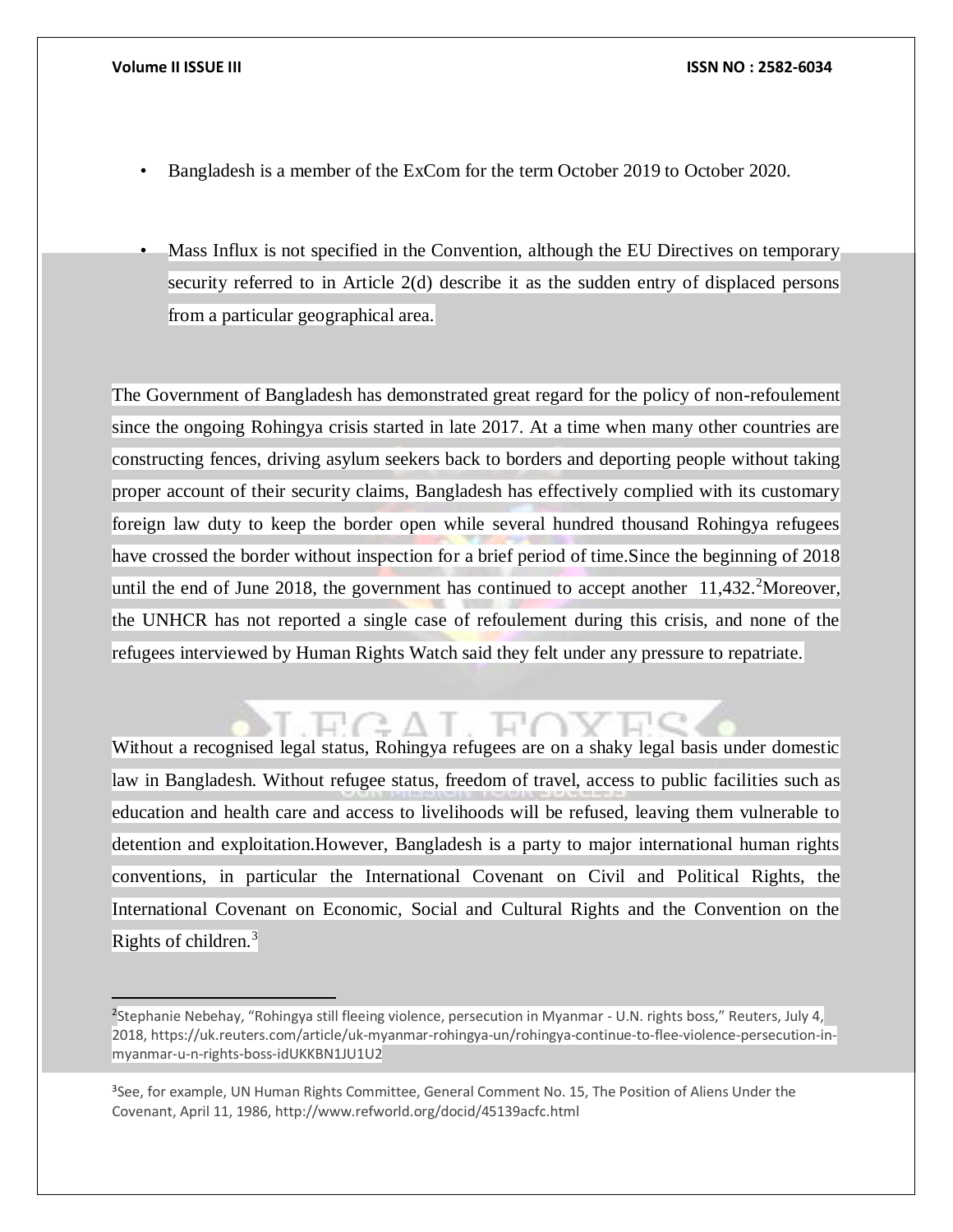The terms of these treaties refer in large part to 'all' or 'all people,' not only residents or persons with asylum rights or other immigration status. They protect the rights to freedom of movement, to education, to the highest attainable level of health and to livelihoods, among others.

### **Recommendations to the Government of Bangladesh**

- Provide Rohingya refugees with legal rights and documents that recognizes their refugee status.
- To encourage external scrutiny and create confidence among the refugee community, publish the Memorandum of Understanding (MOU) on data sharing and repatriation of Rohingya refugees, signed with the Government of Bangladesh and the UNHCR.
- Give the UNHCR the lead in organizing the humanitarian response to the Rohingya crisis in Bangladesh.
- Ratify and pass laws to enforce the 1951 Refugee Convention, its 1967 Protocol, and the 1954 and 1961 Conventions on Statelessness.
- Allow the building of easily available, hard-structured cyclone shelters to allow the evacuation of refugees in Kutupalong-Balukhali in the event of storm surges.
- Terminate attempts to evacuate Rohingya refugees to Bhasan Char, unless and until independent observers agree that they are appropriate for refugee accommodation and unless the government assures that refugees who consent to travel to Bhasan Char can have freedom of movement on and off the island.
- Take all possible measures to ensure that the humanitarian requirements for Rohingya refugees, including population density for refugee camps, are compatible with those set out in the Humanitarian Charter and the Minimum Standards for Humanitarian Response (SPHERE standards).
- Make available an additional 1,500 acres of flat, open land in the Ukhiya subdistrict to decongestion the Kutupalong-Balukhali Expansion Camp.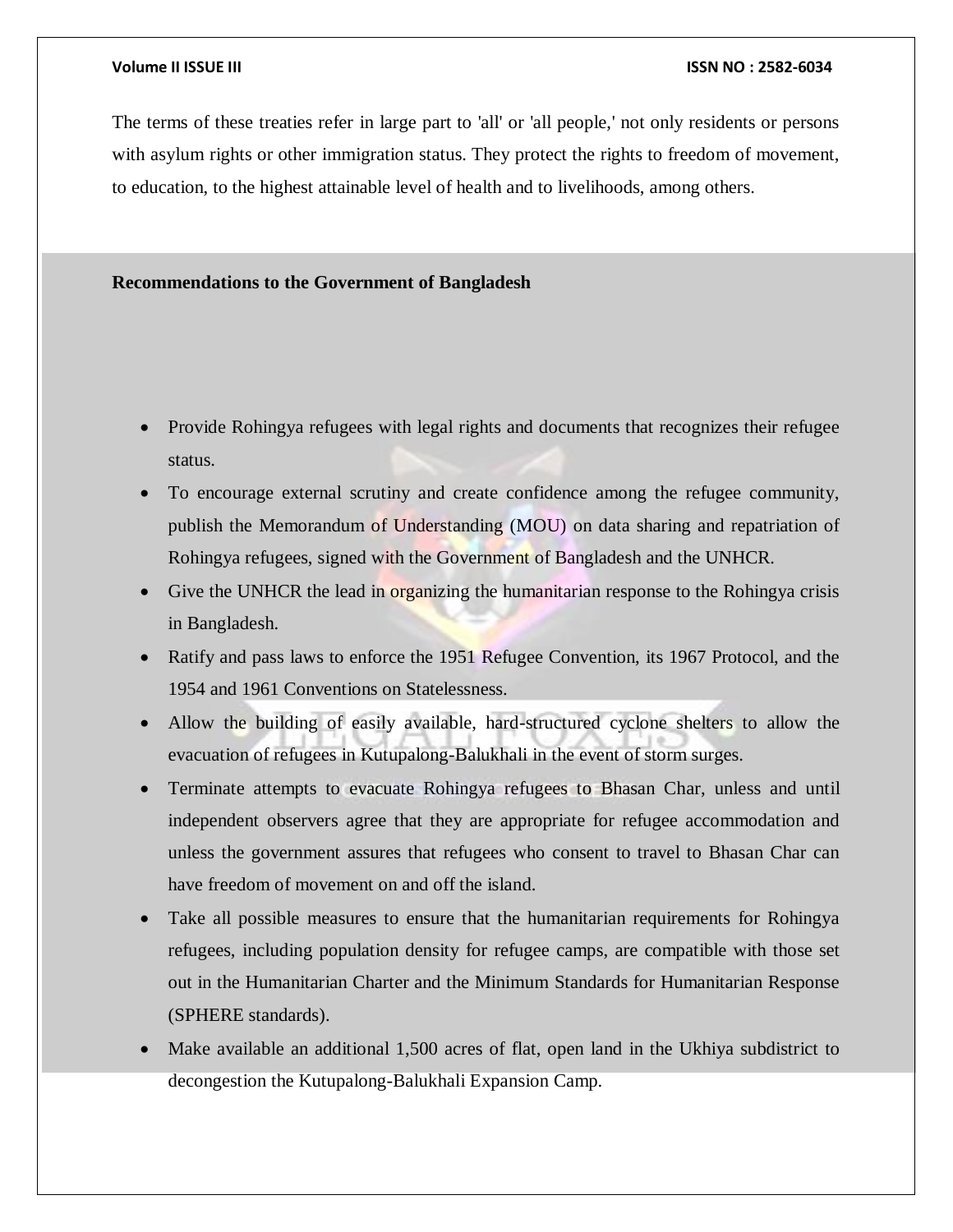Relocate more than 200,000 refugees most at risk from landslides and storms to smaller, less heavily packed camps.

### **CONCLUSION**

 This research provides evidence to support reports of systemic and pervasive assaults on Rohingya in Myanmar. I conclude that there have been a lot of abusive crimes against the Rohingya people. Documentation of these atrocities supports calls for the UN Security Council to refer Myanmar's military leadership to the International Criminal Court or other independent justice structures for crimes against humanity and genocide. This research has shown the need for these steps and has paid special attention to the resilience and stamina of the Rohingya people in the face of persecution. The protection of Rohingyas according to worldwide law is obliged in Article 33 of the Convention on Refugee Status 1951 states that States Parties to the current Convention won't be allowed to eliminate or bring uprooted individuals back of any kind external their locale where their security and opportunity are undermined for reasons of race, religion , identity, interest of a party or a particular political evaluation. The norm of non-refoulement is confining not solely to the state social affair to the show yet also to all countries on the planet. By then, the confirmation of supernatural outcasts according to Islamic law is controlled in Q.S. Al-Hasyr: 9. The refrain of the Qur'an contains the going with standard. Most importantly, Muslims should be happy and happy to welcome evacuees (or laborers beginning with one area then onto the following). Second, Muslims should treat them well. Third, recognize the presence of outsiders in bai. Fourth, the blacklist declined laborers regardless of the way that the development objective of transients was in crisis. Fifth, the presence of local asylum

### **BIBLIOGRAPHY**

[1] Syariat Islam dan HukumInternasional (SuatukajianPerbandingan). Translated by Dr. Asmawidkk.UNHCR.

[2] Allain, Jean. (2002). The Jus Cogens Nature of Non Refoulment,